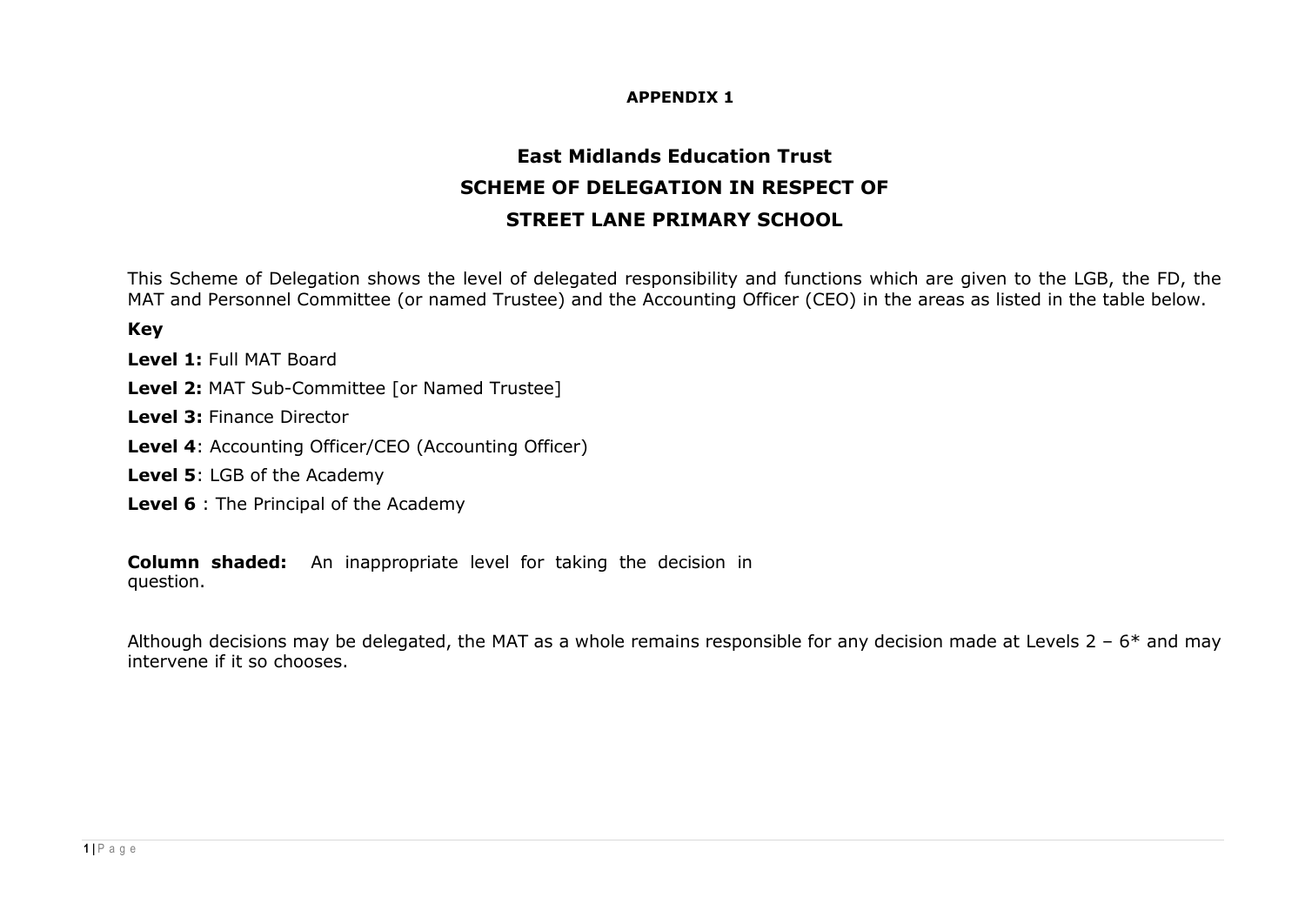|                                                                                                                                                                                                                   | <b>Level of Delegated Responsibility</b> |                                             |                  |                                |            |           |
|-------------------------------------------------------------------------------------------------------------------------------------------------------------------------------------------------------------------|------------------------------------------|---------------------------------------------|------------------|--------------------------------|------------|-----------|
| <b>Tasks</b>                                                                                                                                                                                                      | 1                                        | $\overline{2}$                              | 3                | 4                              | 5          | 6         |
|                                                                                                                                                                                                                   | Full MAT Board                           | MAT Sub-<br>Committee [or<br>Named Trustee] | Finance Director | CEO<br>[Accounting<br>Officer] | <b>LGB</b> | Principal |
|                                                                                                                                                                                                                   |                                          | <b>Finance and Regulatory Matters</b>       |                  |                                |            |           |
| To determine the proportion of the overall<br>Academy budget to be delegated to individual<br>Academies                                                                                                           |                                          |                                             |                  |                                |            |           |
| To approve the formal budget plan                                                                                                                                                                                 | $\checkmark$                             |                                             |                  |                                |            |           |
| To approve the mid-year adjustments each<br>financial year                                                                                                                                                        |                                          | $\checkmark$                                |                  |                                |            |           |
| To monitor monthly expenditure                                                                                                                                                                                    |                                          |                                             |                  |                                |            |           |
| To monitor quarterly expenditure                                                                                                                                                                                  |                                          |                                             | ✓                |                                |            |           |
| To enter into contracts up to £50k                                                                                                                                                                                |                                          |                                             |                  |                                |            |           |
| To enter into contracts between £50-£100k                                                                                                                                                                         |                                          |                                             |                  | $\checkmark$                   |            |           |
| To enter into contracts in excess of £100k                                                                                                                                                                        |                                          | $\checkmark$                                |                  |                                |            |           |
| To appoint the Audit Committee                                                                                                                                                                                    | $\checkmark$                             |                                             |                  |                                |            |           |
| To sign the Annual Report                                                                                                                                                                                         |                                          |                                             |                  |                                |            |           |
| To appoint Auditors                                                                                                                                                                                               | ✓                                        |                                             |                  |                                |            |           |
| To ensure the Company Trustees the<br>Academies Financial Handbook, the Funding<br>Agreements and all relevant aspects of<br>Company Law and Charity Law are being<br>satisfied. [This task cannot be delegated]. |                                          |                                             |                  |                                |            |           |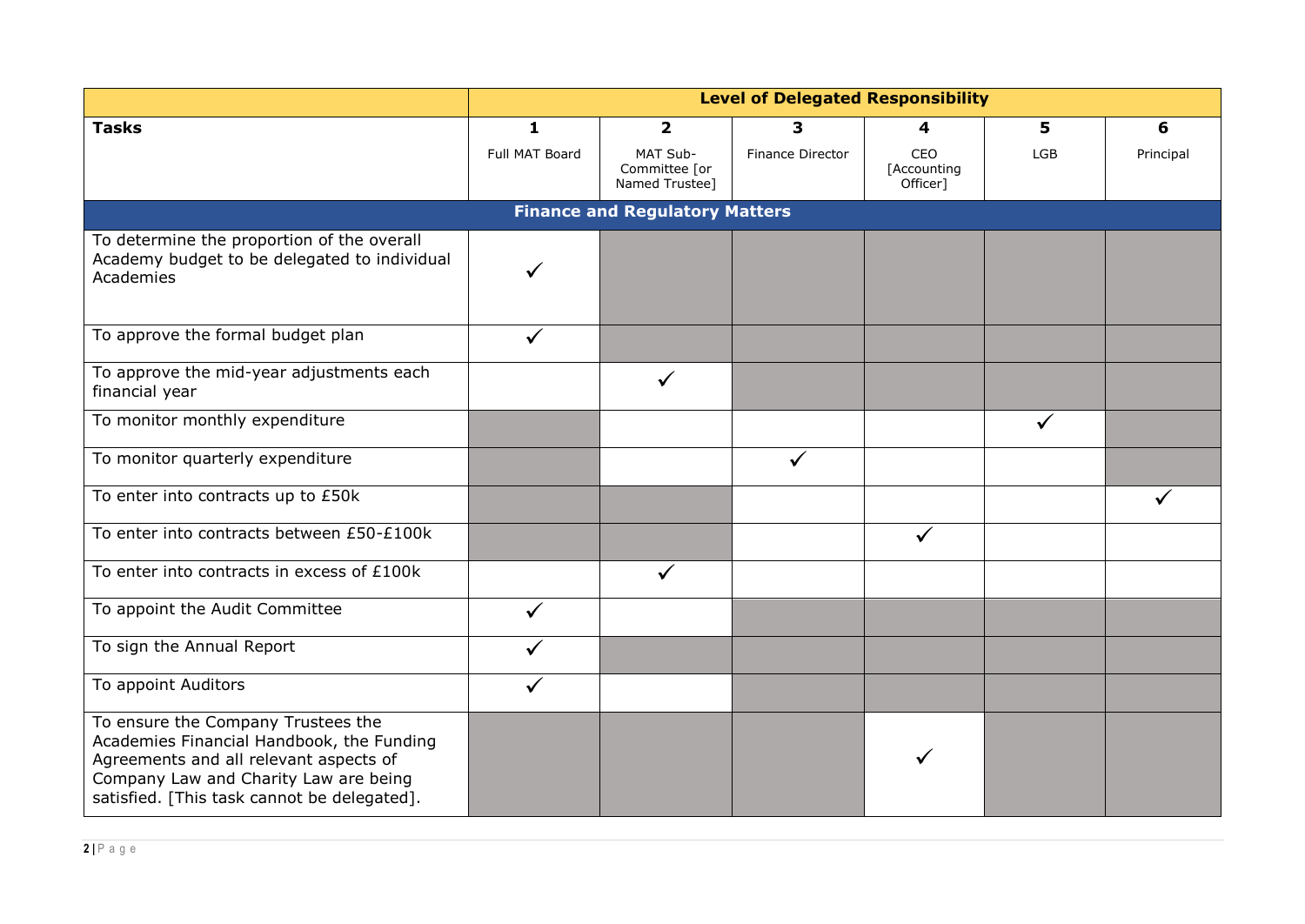|                                                                                                                                                                                                                    | <b>Level of Delegated Responsibility</b> |                                                   |                  |                                |            |           |
|--------------------------------------------------------------------------------------------------------------------------------------------------------------------------------------------------------------------|------------------------------------------|---------------------------------------------------|------------------|--------------------------------|------------|-----------|
| <b>Tasks</b>                                                                                                                                                                                                       | 1                                        | $\overline{2}$                                    | З.               | 4                              | 5          | 6         |
|                                                                                                                                                                                                                    | Full MAT Board                           | MAT Sub-<br>Committee [or<br>Named Trustee]       | Finance Director | CEO<br>[Accounting<br>Officer] | <b>LGB</b> | Principal |
|                                                                                                                                                                                                                    |                                          | <b>Finance and Regulatory Matters (continued)</b> |                  |                                |            |           |
| To be able to assure Parliament and the EFA<br>the MAT is meeting the high standards of<br>probity in the management of public funds.<br>[This task cannot be delegated].                                          |                                          |                                                   |                  |                                |            |           |
| To comply with all the requirements as<br>specified in the Academies Financial<br>Handbook, to include the requirement to<br>ensure regularity, propriety and value for<br>money. (This task cannot be delegated). |                                          |                                                   |                  |                                |            |           |
| To advise the Trustees of the MAT in writing if,<br>at any time, in his or her opinion,                                                                                                                            |                                          |                                                   |                  |                                |            |           |
| 1. the board appears to be failing to act where<br>required to do so by the terms and conditions<br>of the Handbook or FA;                                                                                         |                                          |                                                   |                  |                                |            |           |
| 2. any action or policy under consideration by<br>them is incompatible with the terms of the<br>Handbook or FA.                                                                                                    |                                          |                                                   |                  |                                |            |           |
| To consider the reasons the Trustees of the<br>MAT provide if they wish to proceed to act<br>against the Accounting Officer's advice (as<br>noted above).                                                          |                                          |                                                   |                  |                                |            |           |
| To follow the mandatory requirement to<br>advise the EFA's accounting officer if the<br>Trustees of the MAT intend to proceed to act<br>against the Accounting Officer's advice (as<br>noted above).               |                                          |                                                   |                  |                                |            |           |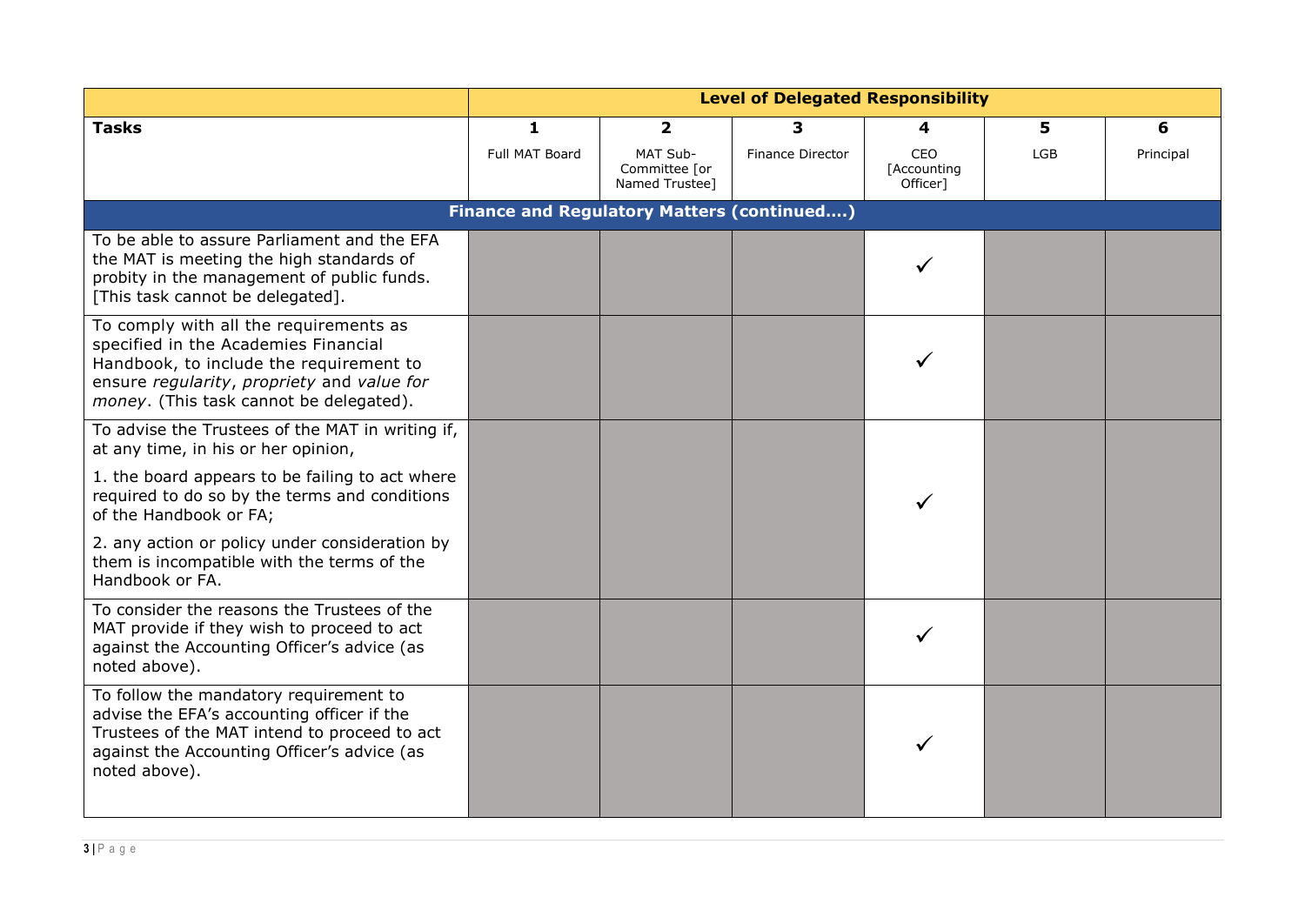|                                                                        | <b>Level of Delegated Responsibility</b> |                                             |                  |                                |              |           |  |  |
|------------------------------------------------------------------------|------------------------------------------|---------------------------------------------|------------------|--------------------------------|--------------|-----------|--|--|
| <b>Tasks</b>                                                           | 1                                        | $\overline{\mathbf{2}}$                     | 3                | 4                              | 5            | 6         |  |  |
|                                                                        | Full MAT Board                           | MAT Sub-<br>Committee [or<br>Named Trustee] | Finance Director | CEO<br>[Accounting<br>Officer] | LGB          | Principal |  |  |
| <b>Finance and Regulatory Matters (continued)</b>                      |                                          |                                             |                  |                                |              |           |  |  |
| To send the Annual Report to the EFA                                   |                                          |                                             | $\checkmark$     |                                |              |           |  |  |
| To send the Annual Report to Companies House                           |                                          |                                             |                  |                                |              |           |  |  |
|                                                                        |                                          | <b>Staffing Matters</b>                     |                  |                                |              |           |  |  |
| Appointment of the Principal                                           | $\checkmark$                             |                                             |                  |                                |              |           |  |  |
| Appointment of the Vice Principal(s),<br><b>Assistant/Deputy Heads</b> |                                          |                                             |                  |                                |              |           |  |  |
| Appointment of other teachers                                          |                                          |                                             |                  |                                |              |           |  |  |
| Appointment of support staff in local schools                          |                                          |                                             |                  |                                |              |           |  |  |
| Agreeing staff pay policies                                            | ✓                                        |                                             |                  |                                |              |           |  |  |
| Pay discretions excluding senior staff                                 |                                          |                                             |                  |                                |              | ✓         |  |  |
| Establishing disciplinary/capability Procedures                        |                                          | $\checkmark$                                |                  |                                |              |           |  |  |
| Suspending the Principal                                               |                                          |                                             |                  |                                |              |           |  |  |
| Ending suspension Principal                                            |                                          |                                             |                  |                                |              |           |  |  |
| Suspending school staff except the Principal                           |                                          |                                             |                  |                                | $\checkmark$ |           |  |  |
| Ending suspension of school staff except<br>Principal                  |                                          |                                             |                  |                                |              |           |  |  |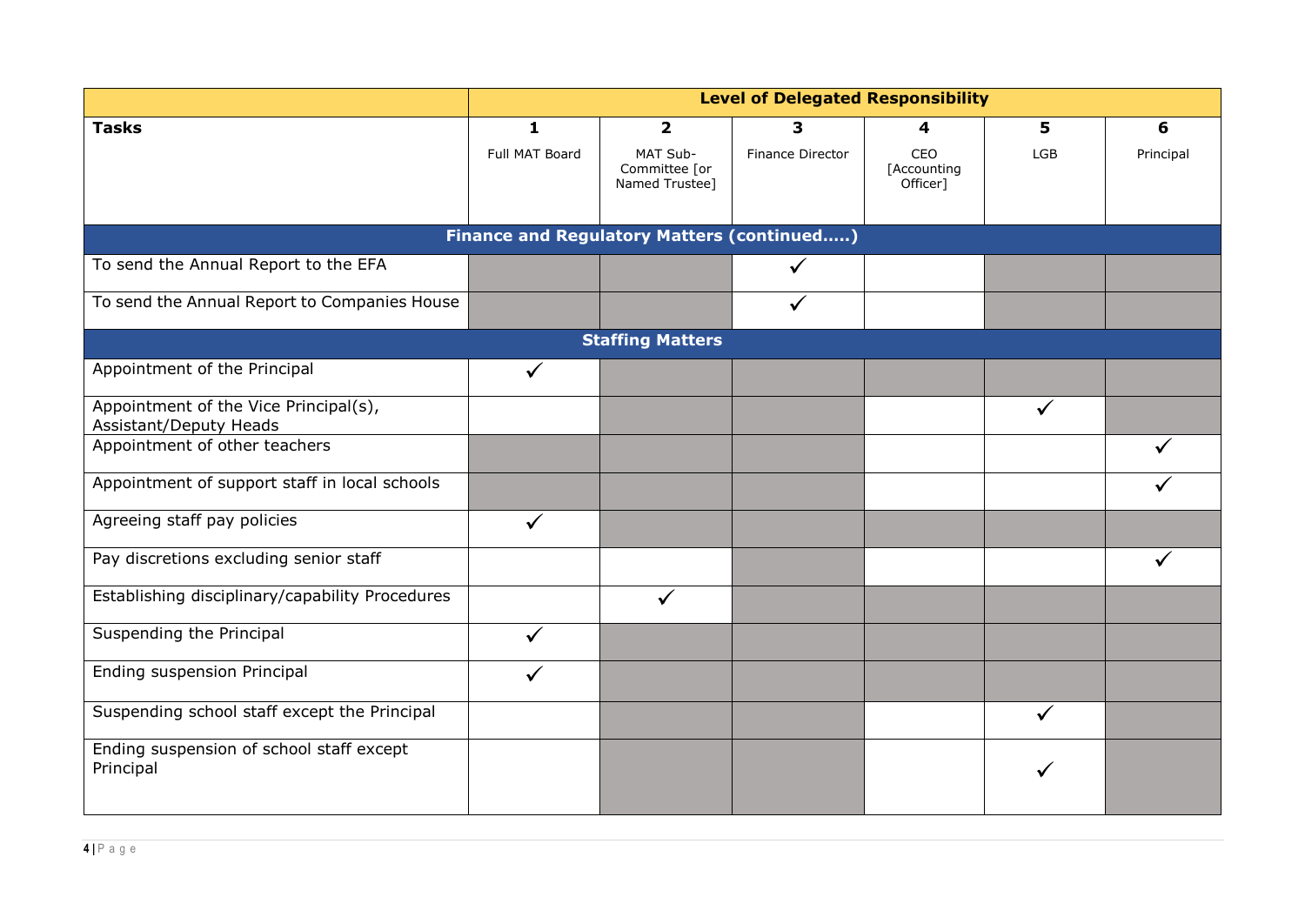|                                                                  | <b>Level of Delegated Responsibility</b> |                                             |                  |                                |            |           |  |  |  |
|------------------------------------------------------------------|------------------------------------------|---------------------------------------------|------------------|--------------------------------|------------|-----------|--|--|--|
| <b>Tasks</b>                                                     | $\mathbf{1}$                             | $\overline{\mathbf{2}}$                     | 3                | 4                              | 5          | 6         |  |  |  |
|                                                                  | Full MAT Board                           | MAT Sub-<br>Committee [or<br>Named Trustee] | Finance Director | CEO<br>[Accounting<br>Officer] | <b>LGB</b> | Principal |  |  |  |
|                                                                  | <b>Staffing Matters (continued)</b>      |                                             |                  |                                |            |           |  |  |  |
| Determining staff complement                                     |                                          |                                             |                  |                                |            |           |  |  |  |
| To develop and amend a Staff Appraisal Policy                    | $\checkmark$                             |                                             |                  |                                |            |           |  |  |  |
| To implement the Staff Appraisal Policy                          |                                          |                                             |                  |                                |            |           |  |  |  |
| Appraisal of the Principal                                       |                                          |                                             |                  | $\checkmark$                   |            |           |  |  |  |
| Appraisal of all other staff                                     |                                          |                                             |                  |                                |            |           |  |  |  |
| To review annually the Staff Appraisal Policy                    |                                          |                                             |                  |                                |            |           |  |  |  |
| Determining dismissal payments/early<br>retirement               |                                          |                                             |                  |                                |            |           |  |  |  |
|                                                                  |                                          | <b>Performance Management</b>               |                  |                                |            |           |  |  |  |
| To formulate and amend a Performance<br><b>Management Policy</b> | ✓                                        |                                             |                  |                                |            |           |  |  |  |
| To implement a Performance Management<br>Policy                  |                                          |                                             |                  |                                |            |           |  |  |  |
| To review annually the Performance<br><b>Management Policy</b>   |                                          | $\checkmark$                                |                  |                                |            |           |  |  |  |
| To determine annual pay review of CEO                            |                                          |                                             |                  |                                |            |           |  |  |  |
| To determine annual pay review of Principal<br>and senior staff  |                                          |                                             |                  |                                |            |           |  |  |  |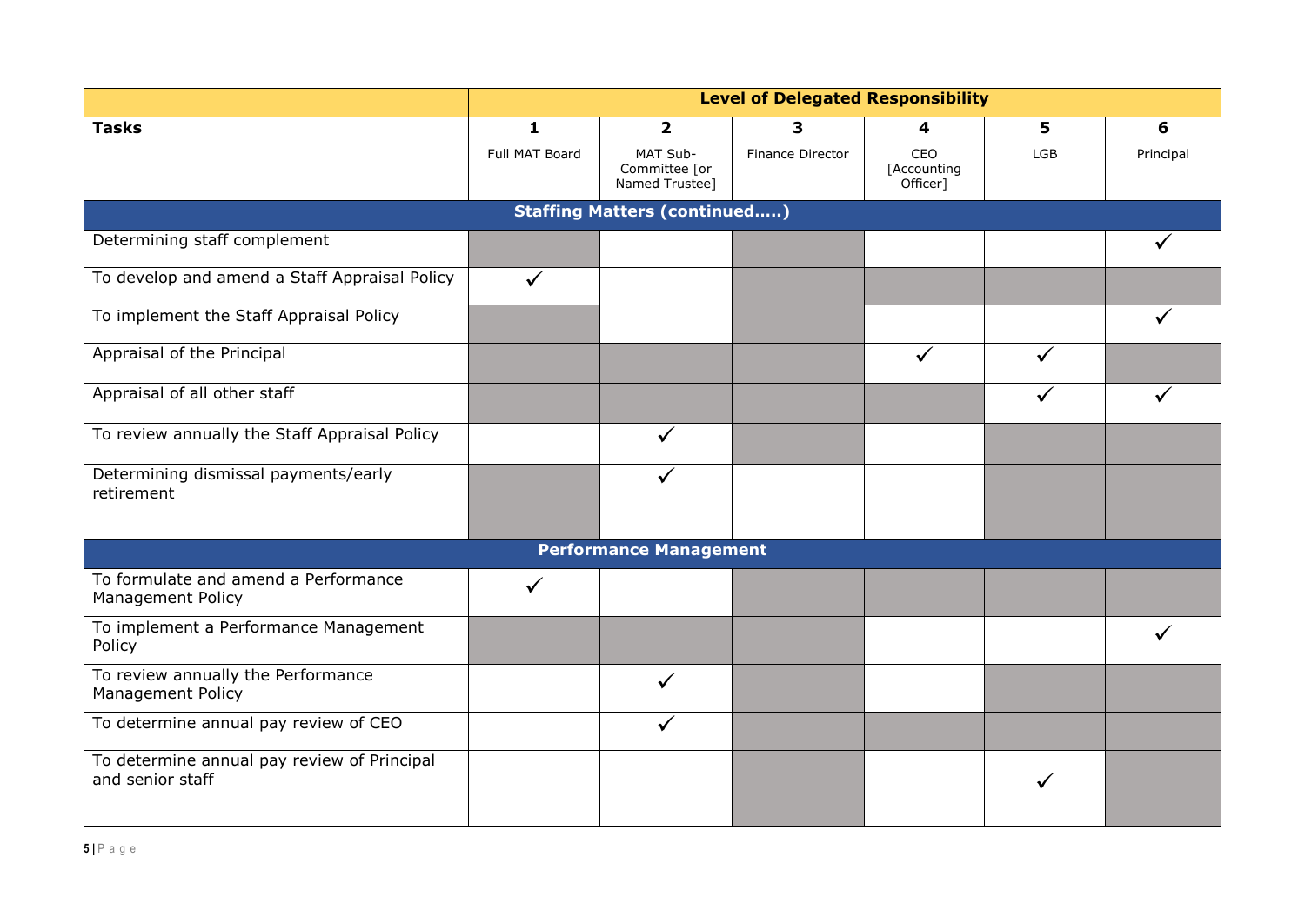|                                                                                                                                                                                                                                                                                                                                                     | <b>Level of Delegated Responsibility</b> |                                             |                  |                                |              |           |
|-----------------------------------------------------------------------------------------------------------------------------------------------------------------------------------------------------------------------------------------------------------------------------------------------------------------------------------------------------|------------------------------------------|---------------------------------------------|------------------|--------------------------------|--------------|-----------|
| <b>Tasks</b>                                                                                                                                                                                                                                                                                                                                        | 1                                        | $\overline{\mathbf{2}}$                     | 3                | 4                              | 5            | 6         |
|                                                                                                                                                                                                                                                                                                                                                     | Full MAT Board                           | MAT Sub-<br>Committee [or<br>Named Trustee] | Finance Director | CEO<br>[Accounting<br>Officer] | LGB          | Principal |
|                                                                                                                                                                                                                                                                                                                                                     |                                          | <b>Curriculum</b>                           |                  |                                |              |           |
| To ensure that the LGB establishes and<br>implements the minimum statutory policies as<br>required by the legislation                                                                                                                                                                                                                               |                                          |                                             |                  |                                |              |           |
| Ensure appropriate curriculum taught to all<br>pupils and to consider any disapplication for<br>pupil(s)                                                                                                                                                                                                                                            |                                          |                                             |                  |                                |              |           |
| To establish/implement the Curriculum Policy                                                                                                                                                                                                                                                                                                        |                                          |                                             |                  |                                | $\checkmark$ |           |
| Responsible for standards of teaching                                                                                                                                                                                                                                                                                                               |                                          |                                             |                  |                                |              |           |
| Responsible for individual child's education                                                                                                                                                                                                                                                                                                        |                                          |                                             |                  |                                |              |           |
| To prohibit political indoctrination and<br>ensuring balanced treatment of political issues                                                                                                                                                                                                                                                         |                                          |                                             |                  |                                |              |           |
| To propose targets for pupil achievement                                                                                                                                                                                                                                                                                                            |                                          |                                             |                  |                                |              |           |
| To agree targets for pupil achievement                                                                                                                                                                                                                                                                                                              |                                          |                                             |                  |                                |              |           |
| Responsibility for pupil outcomes                                                                                                                                                                                                                                                                                                                   |                                          |                                             |                  |                                |              |           |
| To establish a Discipline Policy                                                                                                                                                                                                                                                                                                                    |                                          |                                             |                  |                                | ✓            |           |
| To review the use of exclusion and to decide<br>whether or not to confirm any permanent<br>exclusion and fixed term exclusion where the<br>pupil is either excluded for more than 15 days<br>in total in a term or would lose the opportunity<br>to sit a public examination. (Can be delegated<br>to Chair/Vice Chair of LGB in cases of urgency). |                                          |                                             |                  |                                |              |           |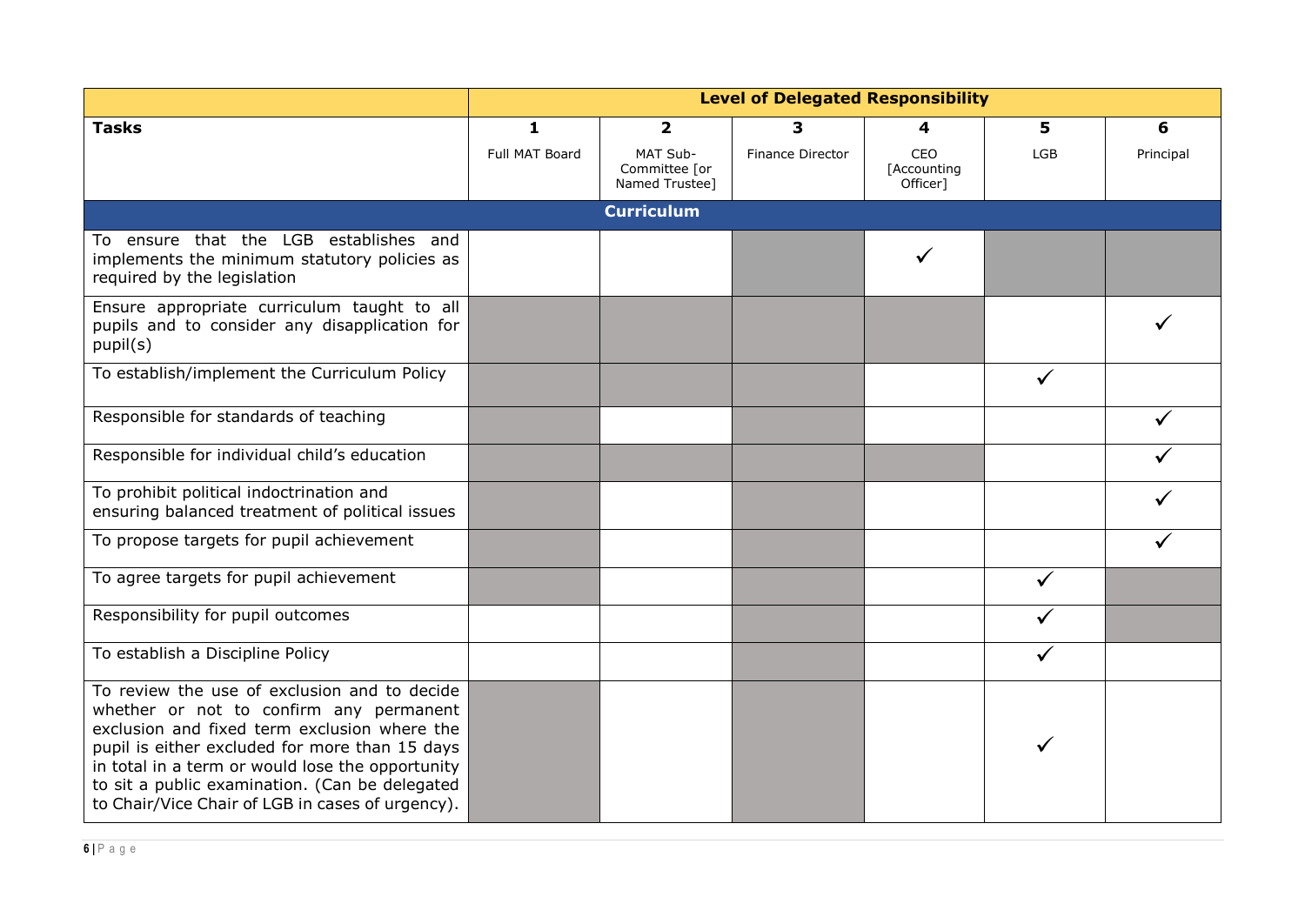|                                                                                                                                          | <b>Level of Delegated Responsibility</b> |                                             |                  |                                |     |           |  |
|------------------------------------------------------------------------------------------------------------------------------------------|------------------------------------------|---------------------------------------------|------------------|--------------------------------|-----|-----------|--|
| <b>Tasks</b>                                                                                                                             | 1                                        | $\overline{\mathbf{2}}$                     | 3                | 4                              | 5   | 6         |  |
|                                                                                                                                          | Full MAT Board                           | MAT Sub-<br>Committee [or<br>Named Trustee] | Finance Director | CEO<br>[Accounting<br>Officer] | LGB | Principal |  |
|                                                                                                                                          |                                          | Curriculum (continued)                      |                  |                                |     |           |  |
| To direct reinstatement of excluded pupils.<br>(Can be delegated to Chair/Vice Chair in cases<br>of urgency).                            |                                          |                                             |                  |                                |     |           |  |
|                                                                                                                                          |                                          | <b>Admissions</b>                           |                  |                                |     |           |  |
| To consult before setting an Admissions Policy<br>and to set the Admissions Policy                                                       |                                          |                                             |                  |                                |     |           |  |
| Admissions: application decisions                                                                                                        |                                          |                                             |                  |                                |     |           |  |
| <b>Premises and Insurance</b>                                                                                                            |                                          |                                             |                  |                                |     |           |  |
| Buildings insurance and personal liability                                                                                               |                                          |                                             |                  |                                |     |           |  |
| Developing school buildings strategy or master<br>plan                                                                                   |                                          |                                             |                  | $\checkmark$                   |     |           |  |
| Procuring new buildings                                                                                                                  | $\checkmark$                             |                                             |                  |                                |     |           |  |
| Maintaining buildings with a properly funded<br>maintenance plan                                                                         |                                          |                                             |                  |                                |     |           |  |
|                                                                                                                                          |                                          | <b>Governing Body</b>                       |                  |                                |     |           |  |
| To draw up governing documents and any<br>amendments thereafter                                                                          | ✓                                        |                                             |                  |                                |     |           |  |
| To appoint and dismiss the Clerk to the LGB                                                                                              |                                          |                                             |                  |                                |     |           |  |
| To hold a full LGB meeting at least three times<br>in a school year or a meeting of the temporary<br>governing body as often may require |                                          |                                             |                  |                                |     |           |  |